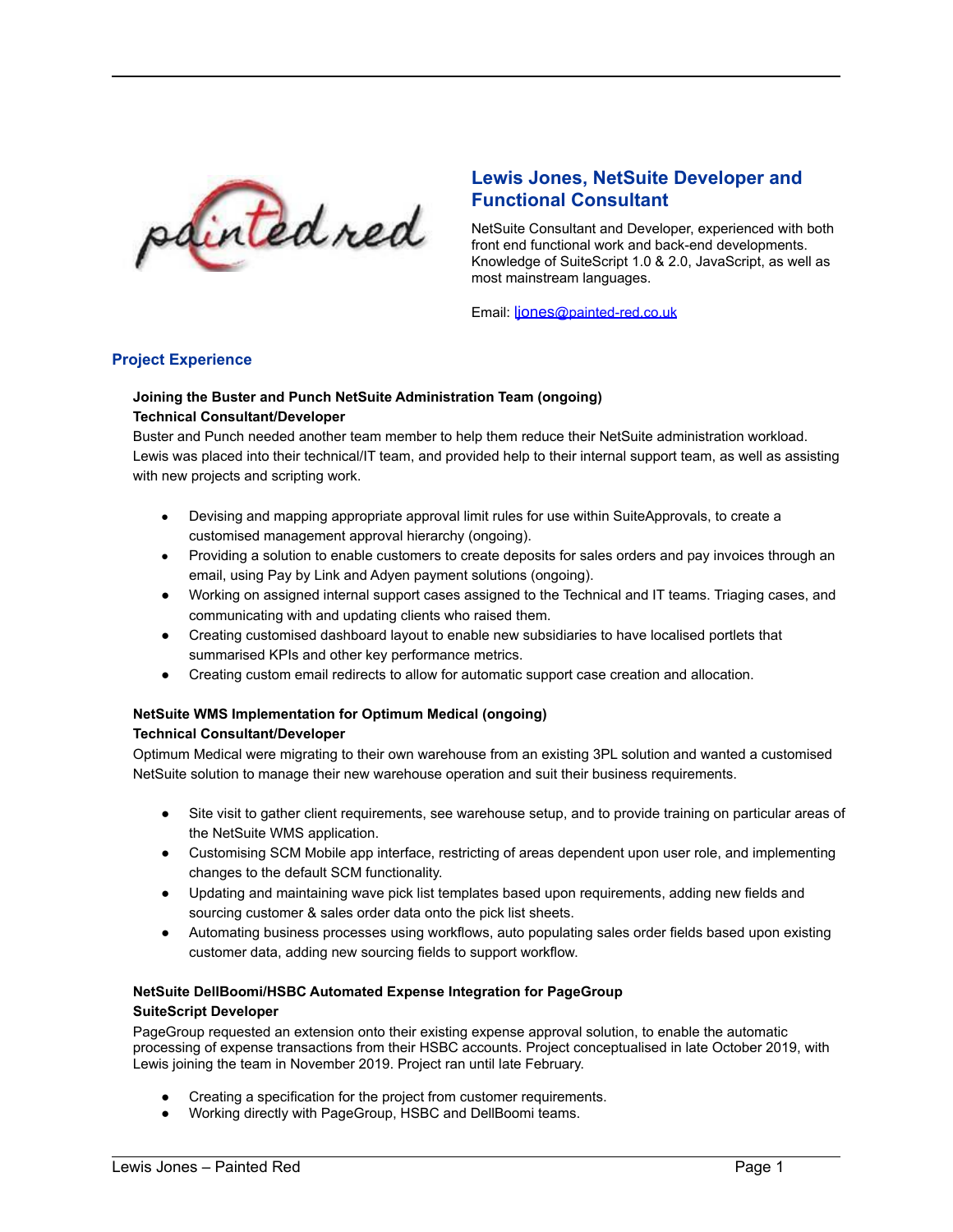- Developing multi-threaded rapid throughput MapReduce script in SuiteScript 2.0 to process HSBC banking API transactions and create appropriate NetSuite records.
- Comprehensive technical documentation of script, for potential future maintenance.
- Working with other FHL teams to implement a workflow approval system that could be suitably used with the integration.
- Working with QA team to test and quality check all the different components of the integration.
- UAT and eventual deployment of script into customer production account.
- Continued to be a part of team post go-live to offer technical script support.

#### **Munster Bovine Documentation & Refactoring**

#### **Technical Consultant**

Much of Munster Bovine's legacy NetSuite SuiteScript customisations were under documented and therefore hard to maintain and extend functionality. Much of the same code was also inadequate and old, therefore requiring refactoring.

- Understanding system and reading any existing legacy documentation.
- Deciding how much of legacy system to retain, and which areas to refactor.
- Comprehensive re-documenting of all legacy components.
- Creating state flow diagrams to help in documenting the actual technical processes of system.
- Refactoring and rewriting of other legacy components.
- Full knowledge transfer to the FHL Munster team.

## **Howard Ripley & WineSuite Feature Enhancements**

#### **Technical Consultant/Support**

Howard Ripley went live with a NetSuite/FHL WineSuite implementation. Lewis worked with them whilst they compiled a list of feature enhancements for the WineSuite product, which were to be implemented into the main product.

- Liaising with HR staff and understanding the business requirements.
- Compiling a list of feature requests and requirements from HR and setting priorities.
- Creating specifications for each requirement.
- Working with PMO team to manage resources and workload.
- Creating Saved Searches, Portlets, Workflows, and Script based solutions.
- Testing enhancements, working with QA team.
- Undergoing UAT and production account deployment.

### **Appointment Scheduling Customisations for Middleton Mobility**

#### **Technical Consultant/Developer**

Client Middleton Mobility requested functionality changes to their customised Appointment Scheduling system, previously implemented by another solution provider.

- Understanding existing implementation and its usage.
- Gathering customer requirements creating Technical Specification.
- Refactoring original implementation to FHL standards, making necessary changes to meet developer standards.
- Working from Technical Specification to make script changes to implementation and introducing new functionality.
- QA, UAT and deployment of changes to customer environment.